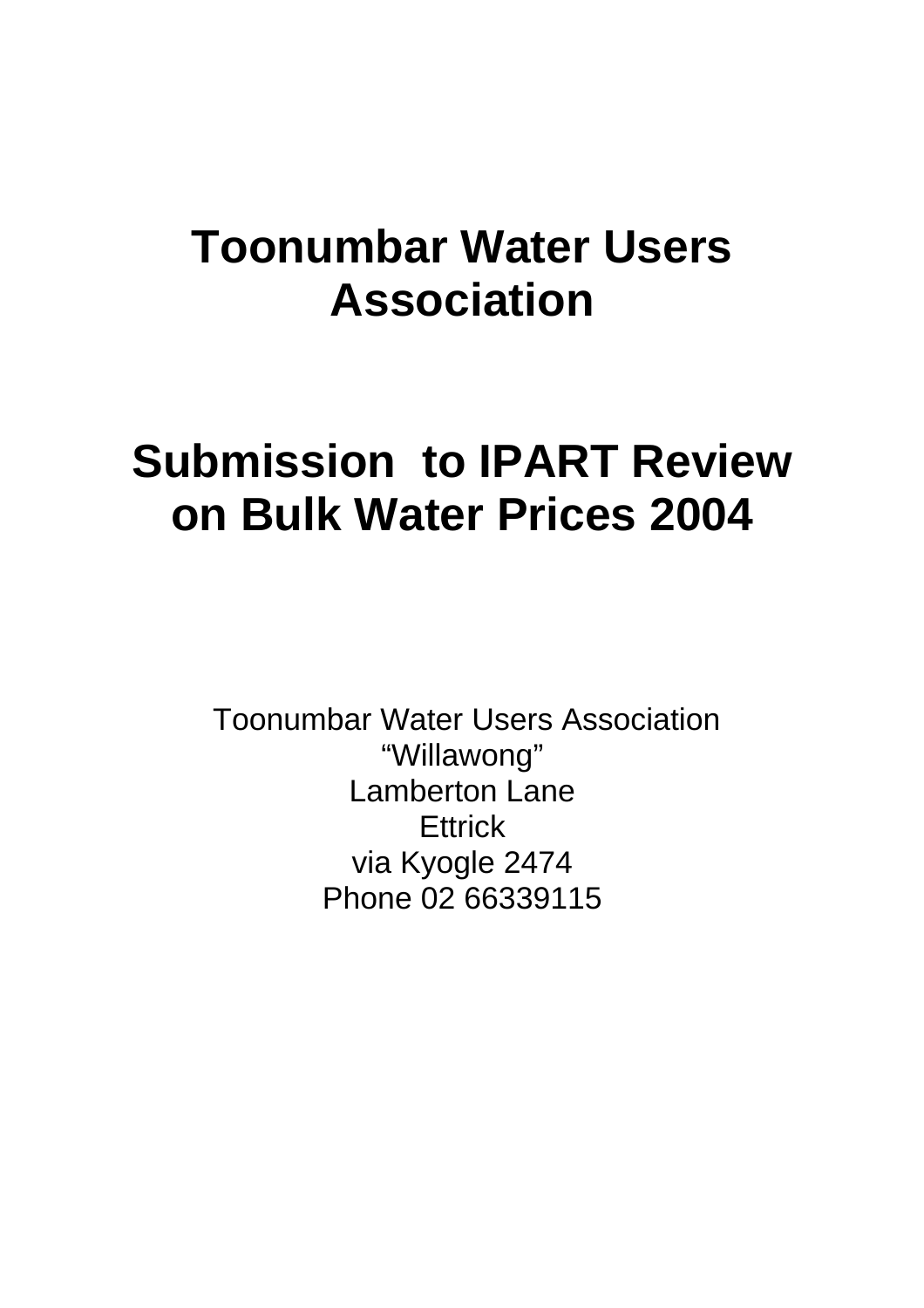## **Toonumbar Water Users Association**

#### **Submission to IPart Review on Bulk Water Prices 2004**

In our submission to the 1998 IPART review, we considered that there were only three means of achieving the goal of achieving full cost recovery for the delivery of bulk water in the Iron Pot / Eden Creek regulated water system.

These were

- \* Increase the amount of water used
- \* Increase the charge per megalitre of water

\* Decrease the administration expenses associated with this water system

To a large degree this premise has not altered.

#### INCREASE THE AMOUNT OF WATER USED

The major users of water are the dairy farms. These farmers have spent large amounts of money to ensure that they can use available water in an efficient manner to provide a pasture based feed system. There has also been some interest from dairyarmers in other areas for the growing of maize on the Toonumbar system as a means of overcoming the unreliability of other farming areas e.g. the higher reaches of the Richmond River.

The area of cropping has increased and with increased cost pressures, irrigation is considered useful as an insurance to ensure the completion of a crop.

The beef farms have had a difficult few years with their efforts hampered by the prolonged drought. Some with access to the regulated stream have used the water well, whilst others have preferred to reduce costs by not irrigating.

Some non traditional enterprises have appeared e.g. Tea-tree and Paulowina plantations but have not radically altered the agricultural face of the district.

In summary,

There is a core group of dedicated water users who use water in line with best practice. The Water Wise courses have been well attended.

The lowered allocations of water over the last two years have impacted on the amount used. This has also created a realization that the dam is a finite resource and when the pressure is really on it can not always fulfill its role as a reliable water source.

There has been a moratorium on the allocation of new licenses during the drought .So there is in fact an increasing demand which has not been able to be satisfied.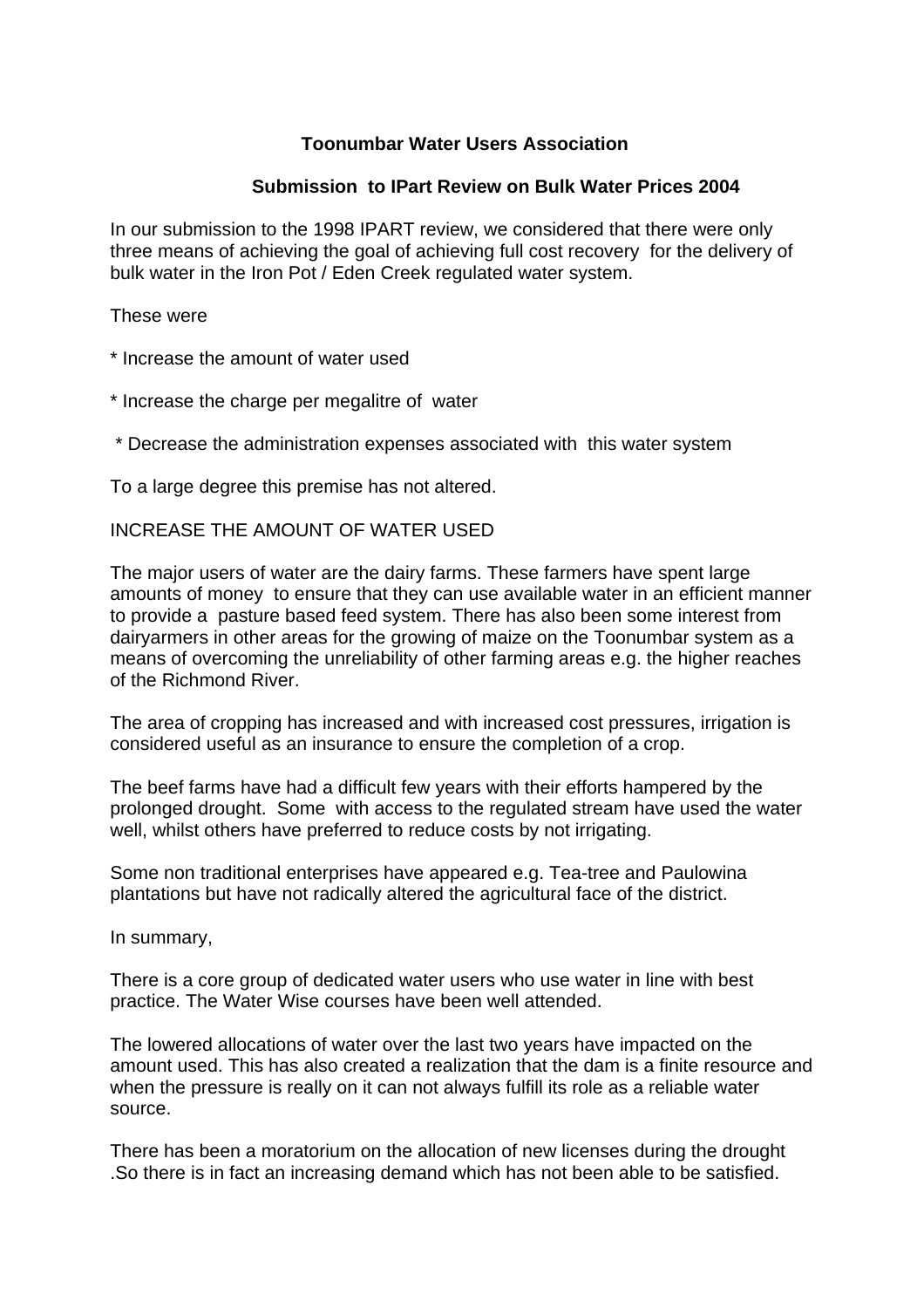There are also a number of lodged licences which have not been allocated by DIPNR and have the potential to further increase water sales providing the water is available.

## INCREASE THE CHARGE PER MEGALITRE

There is a realization that costs will increase, however the fact that this is continuing to decrease our terms of trade is a major concern. Dairy farmers are supposedly operating in a deregulated market place however many of their costs such as labor, workers compensation and quality assurance are regulated. It is quite apparent that within the rural community that this is having a detrimental effect.

In our 1998 submission, we stated that 36.67c/litre of milk was a typical price received in our area for the year 1996/97. For the year ahead it is anticipated that an average price will be in the range of 34.5c/litre of milk. Meanwhile variable costs, labor and fixed costs have moved from 27.5c/l to 31.9c/l

Simultaneously there is a community expectation for increased environmental responsibility. This costs both the water provider and users with no cash or profit benefit to either.

The figures for each industry are different but the trends and the concerns are similar.

Previously our group has recognized that price increases are inevitable but we again suggest moderation needs to be a key component in the decision. If drought conditions were to prevail for more successive years, any irrigation cost increases would have a significant impact on dairy farming viability.

## DECREASE ADMINISTRATION COSTS

During the drought many lessons were learnt about improved management of our stream. There is a relatively small number of people involved in the water management of the stream. There is a very capable and experienced staff at the dam and they have been able to foster a real sense of co -operation amongst the water users. The willingness of the water users could be harnessed to reduce some costs e.g.

\* reading of meters

\* assessing stream flows

\* water trading - This would require a register of people that had water available to trade and were prepared to do so.

However, we believe there is probably little significant cost saving to be achieved in this area.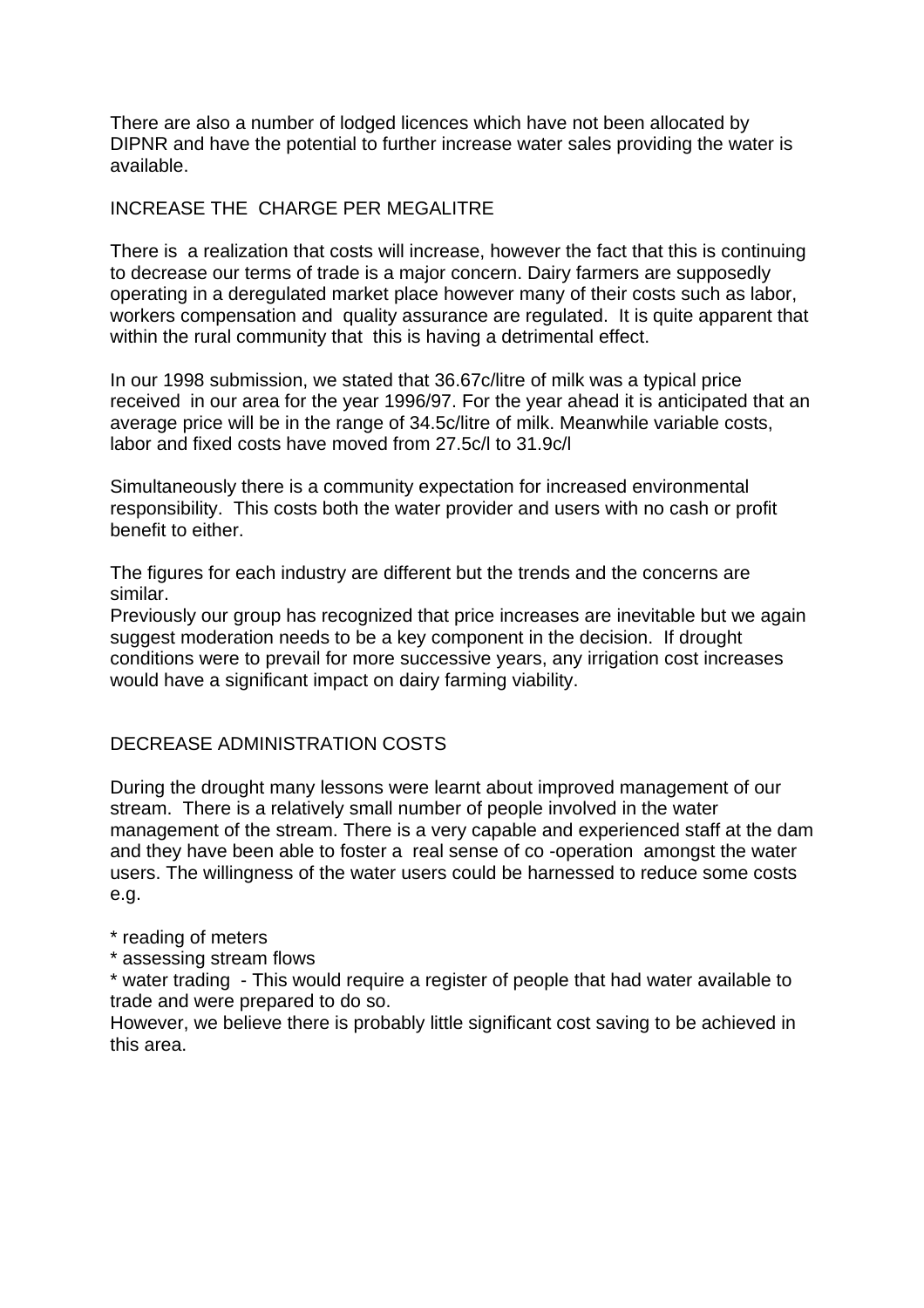### **DISCUSSION**

The principles espoused in our submissions are, we believe ,still quite sound. However, they are unlikely to have any really significant affect on the desire for full cost recovery.

We consider that the businesses that utilize the Toonumbar water play a major role in the local communities by means of the people employed and the supplies and services required. Hence, a strategy that allows these businesses to prosper has merit in maintaining the health of the Kyogle and Casino townships in particular.

We concur with the opinion of the Centre for International Economics in *Implications of Water Reforms for the National Economy* . They state that " In isolation the increased water charges have had little impact on the economy as a whole but have seen a net transfer of wealth from irrigators to irrigation providers of \$114 million a year".

If one analyses the Toonumbar system as a business, it is top heavy weighed down by fixed and variable costs well out of balance with the income. One can attempt to keep adjusting the existing system but we believe this will not achieve a satisfactory solution for either the water providers or water users.

The Toonumbar system is still supplying the same amount of water with the same services that were available when the dam was commissioned in 1974. t is a classical case of a business which has the assets, knowledge and experience but has failed to realize that the market and environment has changed. The only solution which has been considered is to increase prices to the customer and cut costs.

Any other business faced with the same economic conundrum needs to address the scale of its operation. This is why farms are now milking 200 -300 cows whilst previously they were milking 100.

## **The opportunity to expand and sell more water:**

We believe that it may be feasible to market an increased amount of water to a community that is increasing in size. This would require raising the height of the dam wall. Work done by Rous County Council suggested raising the wall was a practical solution. One alternative was to increase the wall height by 10 metres and this would create a storage depth of 37 meters at the dam wall and allow another 127ha to be inundated.

\* The long range weather forecasts are for increased temperatures with increased variability in periods of wet and dry.

\* The North coast is an area with a rapidly expanding population base and this will in turn require an increased availability of good quality water.

\* Toonumbar Dam is regarded as appropriate to increase the storage capacity both structurally and environmentally.